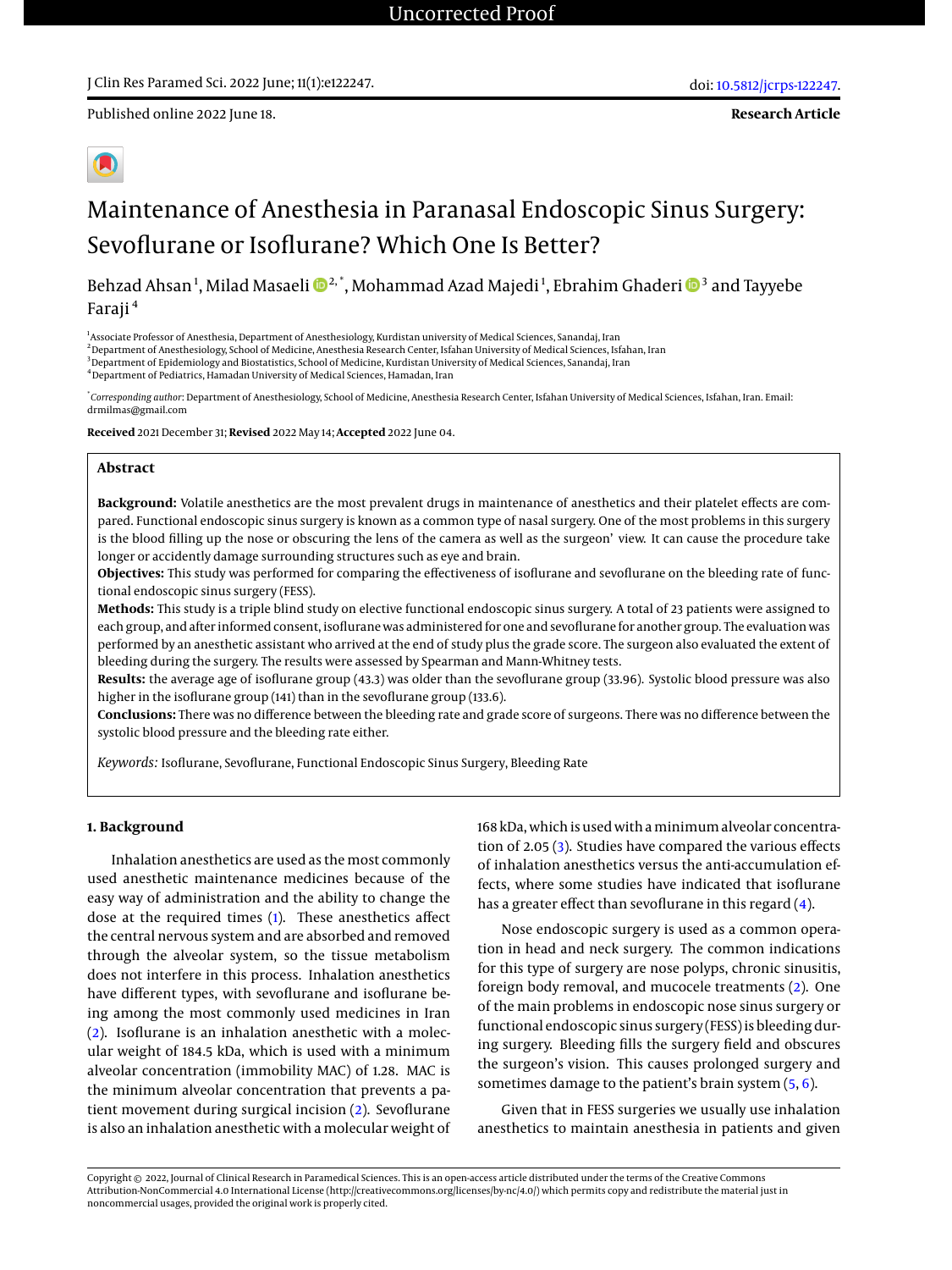the different effects of these anesthetics on the amount of bleeding during surgery, we have studied the effect of these anesthetics on the extent of surgical bleeding comparatively.

#### **2. Methods**

## *2.1. Participants and Ethics*

This was a double blind randomized controlled trial. The study was approved by ethic committee at Kurdistan University of Medical Sciences (IR.MUK.REC.1396/36) and it was registered in IRCT (IRCT20120801010471N3). The patients referring to Tohid and Kowsar Hospital of Sanandaj city for elective sinus endoscopic surgery were evaluated. The sample size was calculated as 23 patients in each group considering the first type error of 5%, the blood volume loss of 60 cc and 120 cc in the first and second groups respectively in the group (based on bleeding rate of 30 cases that evaluate as a pilot study), and the power of 90%. The inclusion criteria were all elective patients between 18 and 60 years old with ASA 1, 2 undergoing elective FESS surgery. The study exclusion criteria were: BMI  $\geq$  30, history of alcohol or drug use, pregnancy, medications affecting MAC, any hematologic problem, communication problems, fungal sinusitis or nose polyps greater than 3 (due to increased inflammation and vascularity of the vessels, both of which causing increased bleeding in the surgical field and Surgery Grade Score) [\(5\)](#page-4-4).

#### *2.2. Randomization and Blinding*

The included patients were randomly assigned to sevoflurane and isoflurane groups. Random allocation and provision of anesthetic medicines was performed by an anesthetist who would not interfere with the procedure and outcome measurements. We covered the surface of vaporizers by a shield.

#### *2.3. Tools and Intervention*

Surgery was then performed by an ENT specialist with a surgical board. Continuous clinical monitoring was performed with EKG, pulse oximetry, temperature, BP for every 3 minutes, and Bispectral Index (A 2000 BIS\_XP, aspect medical system INC, Norwood, MA, USA). The patients' height and weight in both groups were evaluated at the beginning of the entry by similar devices and anesthetics assistance. Subsequently, 5 minutes before initiation of induction, 5 mL/kg of ringer was administered. Then, 2  $\mu$ /kg of fentanyl, 0.15 mg/kg midazolam, 1 mg/kg lidocaine, 8 mg dexamethasone, and 10 mg of metoclopramide were injected in 5 minutes to the patients. Then, propofol at a

dose of 2 mg/kg was administered for induction in 30 seconds. During induction, 100% oxygen was inducted to the patients. After disappearance of lash reflex, a dose of 0.5 mg/kg bolus of atracurium was injected for muscle relaxation in 30 seconds. Intratheracheal intubation was performed with spiral tube number 7 for women and 7.5 for men. After intubation, mechanical ventilation was done to reach end tidal CO<sub>2</sub> 25 - 35 mmHg with 50% O<sub>2</sub> + N<sub>2</sub>O and the volume of 8 cc/kg and I/E: 1/2 and peep: 0 and RR: 12. Both sevoflurane and isoflurane groups were given 1 MAC during inhalation anesthetic operation. Our goal was to reach MAP: 65 and HR: 85. Then, if MAP was lower than 60, 5 mg of ephedrine bolus was prescribed. If MAP was greater than 85, 50  $\mu$ g of TNG was injected.

We did not exclude patients for any other reasons including use of another medicine or changing the patient's ventilation. During surgery, every 30 minutes, according to the value of TOF, non-depolarizing muscle relaxation was repeated based on narcotic BIS. Immediately after completion of the surgery, all medicines were discontinued except for oxygen, and the patient was extubated after observing airway reflexes. A large sterile curtain cover was used for the anesthetic surgery field. Note that the surgeon had no knowledge of the type of medicine used during anesthesia. Then, the amount of bleeding was measured based on the mass of utilized sterilized gases using a calibrated scale each day and the amount of blood accumulated in the suction in terms of cc. This evaluation was performed by an anesthetics assistant who arrived at the end of the study with no knowledge of inhalation medicine. And after 60 minutes through Grade Score, the surgeon also evaluated the extent of bleeding during the surgery. Surgeon opinion is evaluated by the questioners based on Yoo et al.'s study  $(5)$ .

Surgical Grade Scoring System designed specifically for use in endoscopic sinus surgery: 0: No bleeding (cadaveric conditions) 1: Slight bleeding, no suctioning required; 2: Slight bleeding, occasional suctioning required; 3: Slight bleeding, frequent suctioning required, bleeding threatens surgical field a few seconds after suction is removed; 4: Moderate bleeding, frequent suctioning required and bleeding threatens surgical field directly after suction is removed; 5: Severe bleeding, constant suctioning required, bleeding appears faster than can be removed by suction, surgical field severely threatened and surgery usually not possible.

Three different surgeons carried out the 46 procedures using the same technique. There was no case selection by surgeons of the 46 patients [\(7\)](#page-4-6).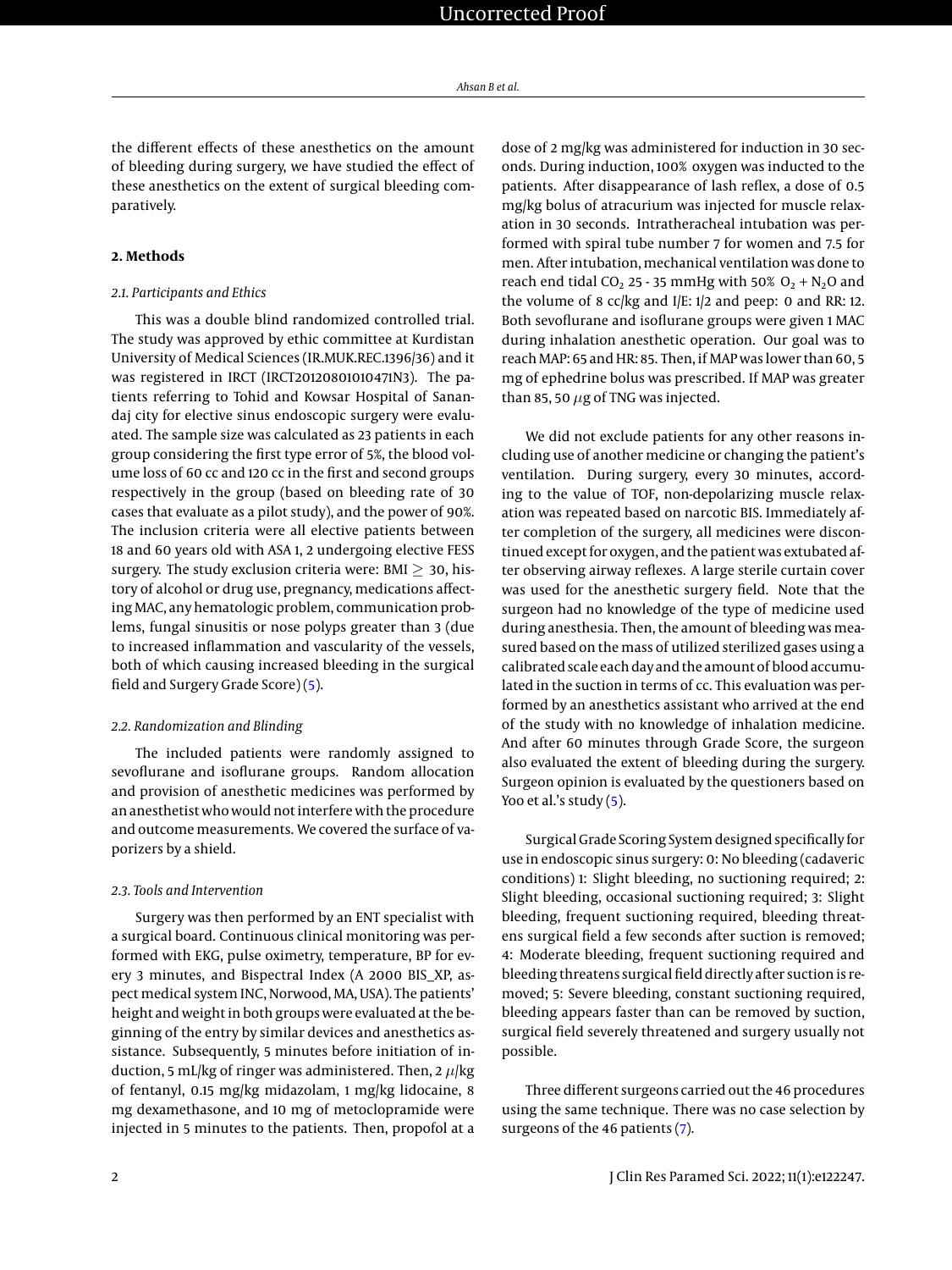#### *2.4. Data Analysis*

The data were analyzed by software SPSS 17.0. First, quantitative data were described, after which the mean and standard deviation were calculated. Then, the frequency and percentage of the qualitative variables were also presented. After the study, the mean bleeding value was compared using independent *t*-test. Using repeated measurement, the bleeding rate between the two groups was compared.

#### **3. Result**

54 patients were entered to our study.one of them had a complication of surgery (dural puncture) and seven patient's dissatisfaction and exit the study [\(Figure 1\)](#page-3-0).

The average of age is younger, systolic blood pressure and diastolic blood pressure is lesser in isoflurane group.

## **4. Discussion**

There is a lot of maneuvers to achieve a bloodless surgical field and thus improves the surgeon's sight. Getting to the point that anesthesia procedure can reduce blood loss is not a new idea. Some studies have cited to reduce amount of blood loss in local anesthesia than general anesthesia. Although the surgical conditions are statistically affected by heart rate and blood pressure, low blood pressure has traditionally been associated with a reduction in bleeding, however, complications like elevated reflex blood pressure, reflex tachycardia, vasodilatation, and ischemia of the body organs have also been reported [\(8\)](#page-4-7). We want to evaluate the effect of two kind of volatiles on bleeding rate of surgery.

There are a few articles about the comparison of volatile anesthetics and most articles are about total intra venous anesthesia and volatile anesthesia [\(4](#page-4-3)[-8\)](#page-4-7). This is the novelty of our article.

Intraoperative blood loss may be associated with complications such as skull base damage and increased cerebrospinal fluid leakage. Factors that can reduce the level of blood loss include surgical procedures and anesthesia, including the control of blood pressure and the patient's position [\(9\)](#page-4-8). Isoflurane and sevoflurane are considered as common anesthetics for maintenance of anesthesia in Iran. Some studies have indicated that sevoflurane has more potent inhibitory effects on platelet accumulation [\(4\)](#page-4-3). Further, many surgeons in our hospital's surgical centers claim that the use of sevoflurane and isoflurane act differently in reducing the amount of intraoperative blood loss. Sevoflurane is also more expensive than isoflurane and the health economy was also as one of the reasons for

carrying out the present study. The results of data analysis revealed differences between the two groups in terms of age, weight, and the minimum pressure. All the necessary points were taken into account while carrying out the clinical trial procedure. Although all the randomization process was carried out, these results were achieved [\(Table 1\)](#page-3-1). This result is consistent with the results of the Yoo et ai.'s study [\(5\)](#page-4-4). The present study revealed no significant difference between isoflurane and sevoflurane groups in terms of the amount of blood loss in endoscopic surgery in and our qualitative assessment of surgeons also did not significantly correlate with the quantitative blood loss (QBL) [\(Table 2\)](#page-4-9). This issue is one of the major challenges in our center and there is always a discrepancy between the surgeon's assessment of the amount of blood loss and the amount of QBL, from which the anesthetist is aware of. It is noteworthy that one of the patients who were excluded from our study was a patient that underwent long surgery due to dural tear. Although the surgeon did not consider blood loss as the main cause of this issue, it was thought of as one of the causes. One of the traditional assumptions regarding the reduction of the intraoperative blood pressure is to have proper control blood pressure at the beginning of the surgery, and it is argued that the amount of blood loss will increase significantly in the event of inappropriate blood pressure at the beginning of the surgery, which was investigated in the present study and there was no significant relationship between the amount of blood pressure at the beginning of the operation and the amount of intraoperative blood loss and blood pressure [\(Table 2\)](#page-4-9).

#### *4.1. Conclusions*

There was no difference between isoflurane and sevoflurane, two inhalation anesthetics, in terms of reducing the amount blood loss for maintenance of anesthesia during endoscopic nasal surgery.

#### *4.2. Limitations*

The involvement of many surgeons in the type of the preservative, which led to several days of delay in the study, was solved after a holding a session. Another important point is obtaining informed consent form from patients in our country; however, there is a lot of resistance in this area and the team conducting the study did its best to provide adequate explanations in this regard, and six patients were excluded for the same reason.

# **Footnotes**

**Authors' Contribution:** Study concept and design: B. A. and M. M.; acquisition of data: M. M. and T. F.; analysis and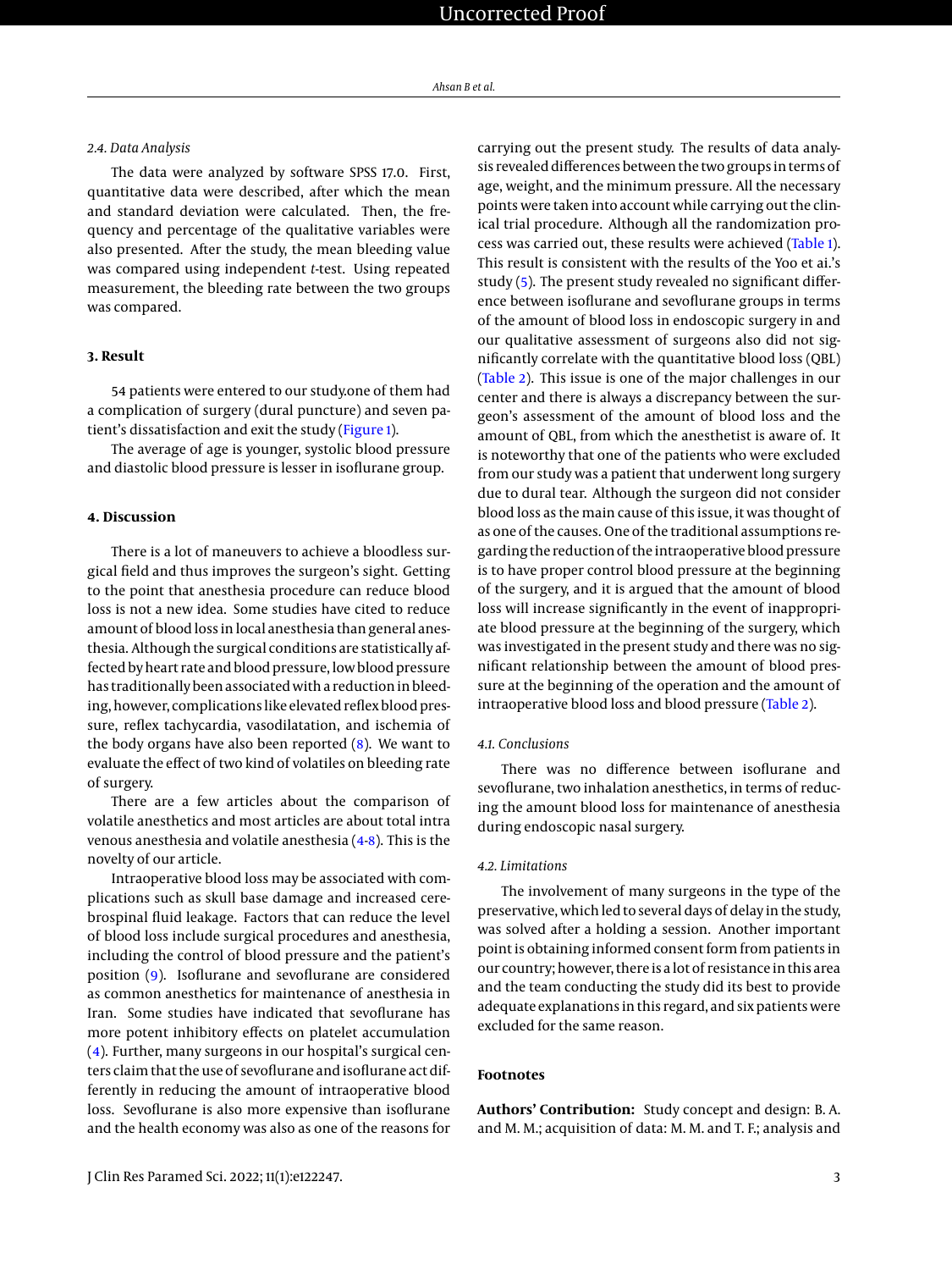

<span id="page-3-0"></span>

<span id="page-3-1"></span>

| Group                                              | Mean $+$ Standard Deviation | <b>PValue</b> |
|----------------------------------------------------|-----------------------------|---------------|
| Age(y)                                             |                             | 0.015         |
| Sevoflurane ( $n = 23$ )                           | $33.96 \pm 3.67$            |               |
| Isoflurane $(n=23)$                                | $43.3 \pm 3.67$             |               |
| Weight (kg)                                        |                             | 0.015         |
| Sevoflurane ( $n = 23$ )                           | $72.10 \pm 3.23$            |               |
| Isoflurane $(n = 23)$                              | $80.34 \pm 3.23$            |               |
| Height (cm)                                        |                             | 0.974         |
| Sevoflurane ( $n = 23$ )                           | $172.96 \pm 2.635$          |               |
| Isoflurane $(n = 23)$                              | $173.04 \pm 2.635$          |               |
| Bleeding rate (cc)                                 |                             | 0.581         |
| Sevoflurane ( $n = 23$ )                           | $177.43 \pm 41.53$          |               |
| Isoflurane $(n = 23)$                              | $154.35 \pm 41.53$          |               |
| Systolic blood pressure on<br>the baseline (mmHg)  |                             | 0.03          |
| Sevoflurane ( $n = 23$ )                           | $131.65 \pm 4.18$           |               |
| Isoflurane $(n = 23)$                              | $141.00 \pm 4.18$           |               |
| Diastolic blood pressure on<br>the baseline (mmHg) |                             | 0.009         |
| Sevoflurane ( $n = 23$ )                           | $77.87 \pm 3.45$            |               |
| Isoflurane $(n = 23)$                              | $87.3 \pm 3.45$             |               |
| <b>BMI</b>                                         |                             | 0.002         |
| Sevoflurane ( $n = 23$ )                           | 24.00 $\pm$ 3.67            |               |
| Isoflurane $(n = 23)$                              | $26.87 \pm 3.67$            |               |

interpretation of data: E. Gh.; drafting of the manuscript: M. M.; critical revision of the manuscript for important intellectual content: M. A. M.; statistical analysis: E. Gh.; administrative, technical, and material support: B. A. and M. M.; Study supervision: B. A. and M. A. M.

**Clinical Trial Registration Code:** IRCT20120801010471N3 **Conflict of Interests:** There were no conflict of interest in our study

**Data Reproducibility:** The data presented in this study are openly available in one of the repositories or will be available on request from the corresponding author by this journal representative at any time during submission or after publication. Otherwise, all consequences of possible withdrawal or future retraction will be with the corresponding author.

**Ethical Approval:** The study was approved by ethic committee at Kurdistan University of Medical Sciences (IR.MUK.REC.1396/36).

**Funding/Support:** Kurdistan University of Medical Science

**Informed Consent:** We used informed consent patient to patient and our form was in Persian language.all the patients was informed about the study.